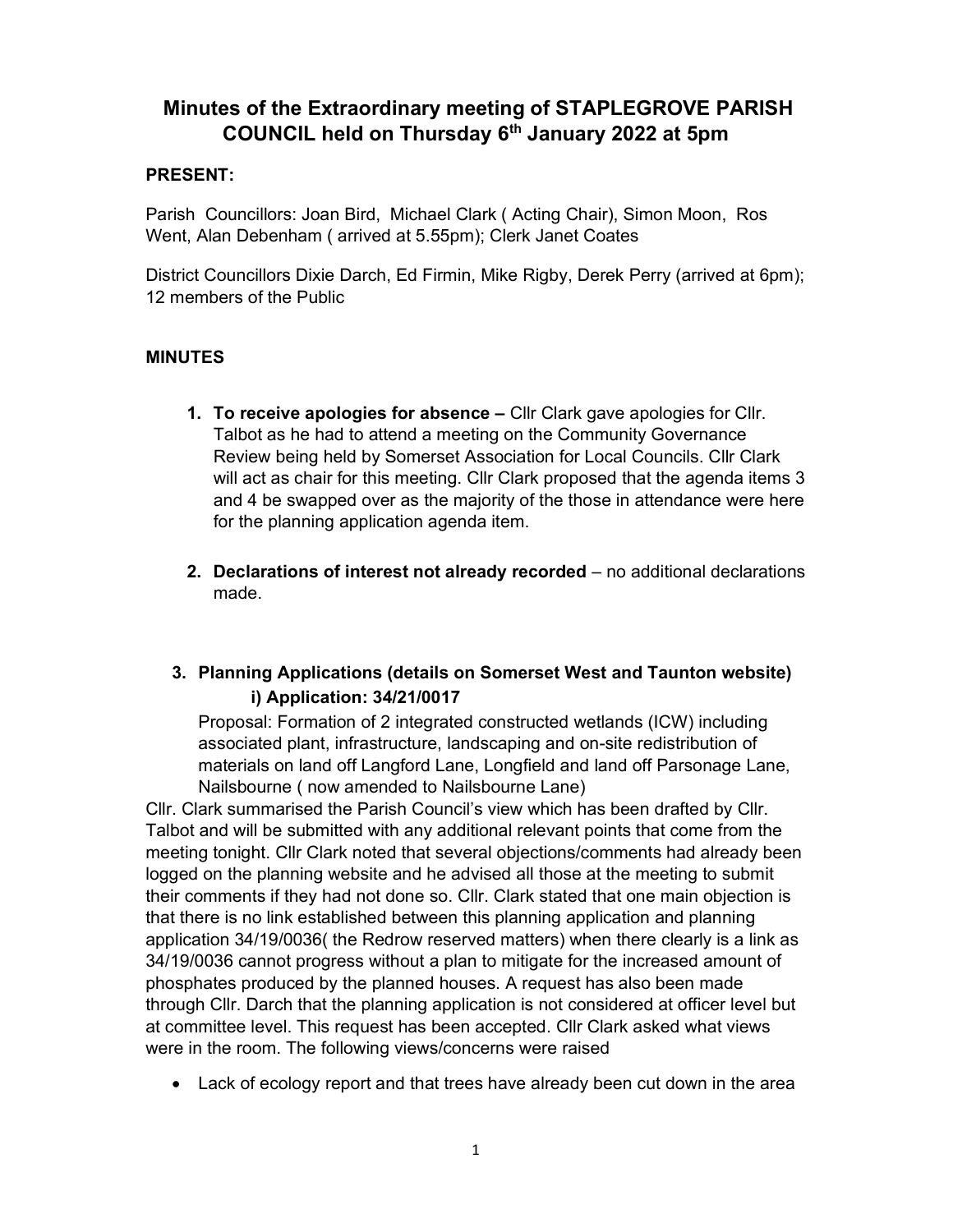- Lack of expertise on the planning committee to understand creation of wetlands and the flooding risk
- No mention of ownership and management of the wetlands
- Who will be responsible for the ongoing maintenance?
- What happens if wetlands 'block' and cause flooding to properties, who will be responsible - the developers/builders, planners, Environment Agency
- The creation of wetlands is not and cannot be the long-term solution to managing phosphates from urban developments; urban developments account for only 4% of phosphate production
- Wessex Water should be challenged on what they are doing/will do to combat the problem

District Cllrs Firmin and Rigby responded to some of these concerns. They confirmed that the planning application will be heard at committee level and anyone who had made an objection should be informed when that meeting will take place. The CEO of Somerset West and Taunton has been asked to challenge the CEO of Wessex Water on what they are doing to address the phosphates issue. The Environment Agency and Natural England will be consulted and asked for their opinion on the planning application. The grounds for objection to planning include; flood risk, increase in traffic and noise that generates sufficient harm to the area and its residents.

Cllr. Clark concluded that the Parish Council will submit their objections, taking into account any relevant extra points made at the meeting and he again asked that people submit their own objections and that more than one submission can be made if they have a subsequent point to make.

#### 4. Community Governance Review for TAUNTON – to hear views from residents and agree the Parish Council response to the Somerset West and Taunton stage 1 consultation 'A Town/Parish Council for TAUNTON'

Cllr. Clark summarised the Community Governance Review(CGR) and how it impacts on Staplegrove. He advised that the view of the Parish Council is that there should be a town/parish council for Taunton that covers the unparished area and that Staplegrove Parish Council at this stage wished to remain as it is. However, in a couple of years' time with the Taunton council established it might wish to join then if that is beneficial to Staplegrove. District Cllrs Rigby and Perry who are on the working party for the CGR, gave further explanation on why the CGR was taking place, the historic nature of current parish boundaries and how they compare to the development of Taunton, the importance of Taunton having a council and why the review was expanded to cover not just the current unparished area of Taunton but the surrounding parishes north of the M5. The stage 1 consultation is to seek views from anyone on the 'parishing' of Taunton and what area it should cover. Stage 2